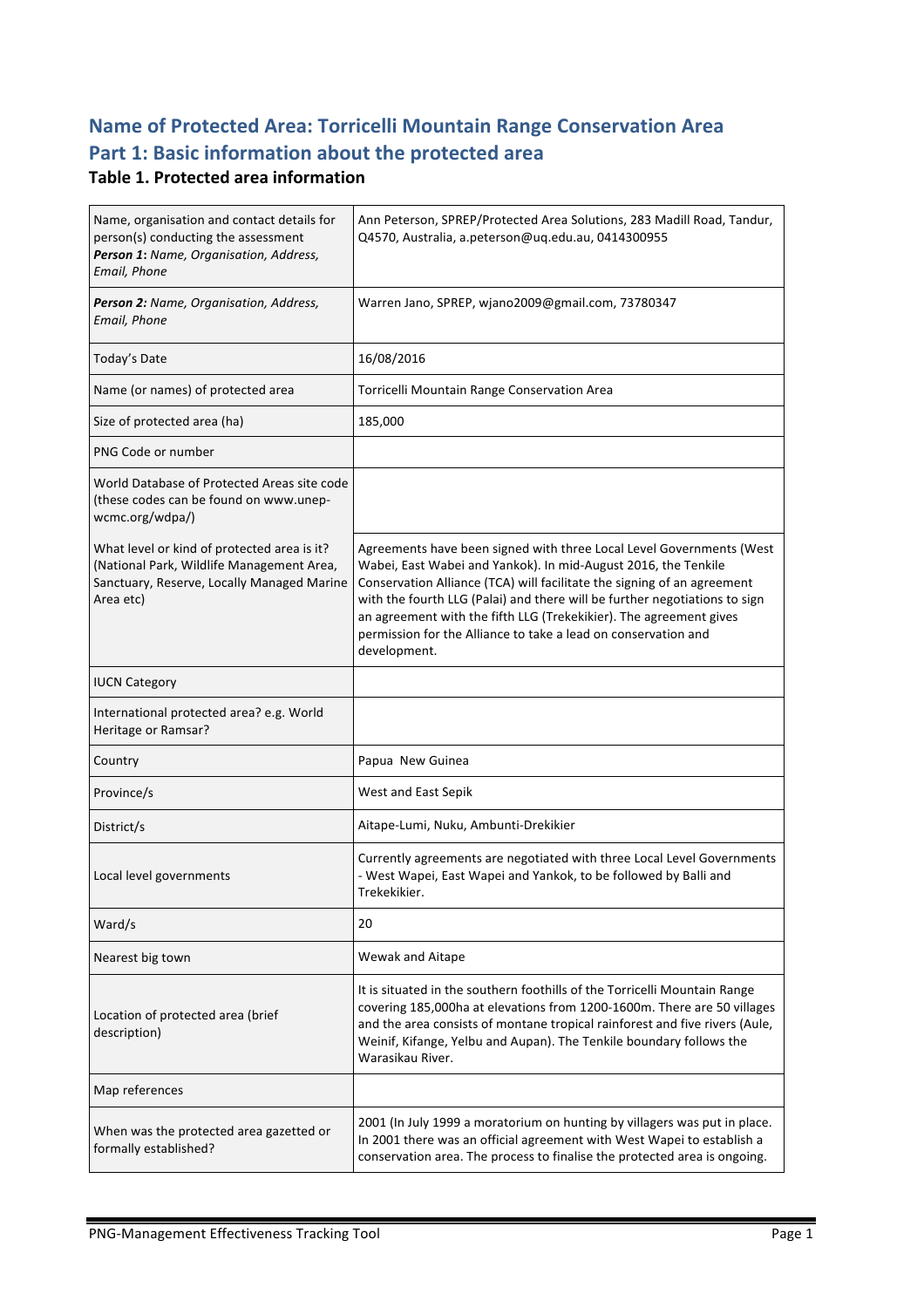| Reference for gazettal or Memorandum of<br>Understanding (MoU)                                                                                                 |                                                                                                                                                                                                                                                                                                                                                                                                                                                                                                                                                                                                                                                                                                                                                                                                                                                                              |
|----------------------------------------------------------------------------------------------------------------------------------------------------------------|------------------------------------------------------------------------------------------------------------------------------------------------------------------------------------------------------------------------------------------------------------------------------------------------------------------------------------------------------------------------------------------------------------------------------------------------------------------------------------------------------------------------------------------------------------------------------------------------------------------------------------------------------------------------------------------------------------------------------------------------------------------------------------------------------------------------------------------------------------------------------|
| Who owns the protected area? please enter<br>Government Private Community/ customary<br>landowners, private, Other (name) and<br>include Clan name(s)          | Customary landowners of the 50 villages. Many clans are involved. The 20<br>villages of the Tenkile moratorium are Wai'eli, Wuguble, Maiwetem,<br>Walwalem, Soulete, Waunulu, Yongite, Rawete, Wilbeite, Miwaute,<br>Wabute, Sarpoute, Tolgete, Wigote, Hapseim, Yomoum, Lilal, Mupun,<br>Bagam and Uwei. The 30 villages of the Weimang moratorium are<br>Weikint, Nunsi, Awang, Winbe, Muku, Sumil, Weiki, Yapunda,<br>Marakumba, Paita, Sibilanga, Anipo, Yanungen, Aseir, Barkop, Aluna,<br>Suara, Seleb, Brau, Mup, Kolembi, King, Dato, Kofem, Koleik, Kulifi,<br>Komola, Sakap, Serpmel and Maui (near Lumi).                                                                                                                                                                                                                                                         |
| Number of households living in the<br>protected area                                                                                                           | 2,300                                                                                                                                                                                                                                                                                                                                                                                                                                                                                                                                                                                                                                                                                                                                                                                                                                                                        |
| Population size within the protected area                                                                                                                      | >12,000 (a census was conducted in 2015)                                                                                                                                                                                                                                                                                                                                                                                                                                                                                                                                                                                                                                                                                                                                                                                                                                     |
| Who manages the protected area? (e.g.<br>please enter government, customary<br>landowners [add clan names] management<br>committee [how many and what gender]) | Customary landowners and the Conservation Area Management<br>Committee, who manage the area on behalf of the customary<br>landowners. There are 50 villages, each with two representatives on the<br>committee (i.e. 100, with 50 males and 50 females). Each village has a<br>sub-committee. There are eight teams; 16 project officers and research<br>officers who look after 5-6- villages each; the conservation committees<br>administer the bylaws, establish rules and oversee development. The<br>committee meets twice per year, depending on funds, which are used to<br>bring people into the meeting and pay for their food etc. Funds are<br>provided by UNDP.                                                                                                                                                                                                 |
| Total number of staff (this means anyone<br>working on the protected area in paid jobs -<br>whether NGOs, community, rangers or<br>customary landowners        | 190                                                                                                                                                                                                                                                                                                                                                                                                                                                                                                                                                                                                                                                                                                                                                                                                                                                                          |
| Temporary paid workers                                                                                                                                         | 158, including 8 research officers in the research team (works in the<br>mountains) - paid on a casual basis. 150 rangers i.e. 50 villages with 3<br>rangers each (part time rangers who work once or twice per year).                                                                                                                                                                                                                                                                                                                                                                                                                                                                                                                                                                                                                                                       |
| Permanent paid workers                                                                                                                                         | 32, organised into three groups of permanent workers: 16 full time staff;<br>13 ancillary staff (4 carpenters, 1 painter, 1 plumber, 1 animal keeper,<br>1 deaner, 2 cooks, 3 security); management - Jim Thomas (CEO), Jean<br>Thomas (Operations Officer) and Matthew Akon (Media and public<br>relations manager)                                                                                                                                                                                                                                                                                                                                                                                                                                                                                                                                                         |
| Annual budget (US\$) - excluding staff salary<br>costs                                                                                                         | About \$200,000 (1.8 million Kina annually, with a five year contract with<br>UNDP. There are also livelihood projects e.g. fish/protein and rice projects<br>in the 50 villages).                                                                                                                                                                                                                                                                                                                                                                                                                                                                                                                                                                                                                                                                                           |
| Operational (recurrent) funds                                                                                                                                  | About \$300,000                                                                                                                                                                                                                                                                                                                                                                                                                                                                                                                                                                                                                                                                                                                                                                                                                                                              |
| Project or special funds                                                                                                                                       | About \$100,000 (e.g. WFN (UK) provided money to complete the<br>protected area; Deakin University assists with research etc).                                                                                                                                                                                                                                                                                                                                                                                                                                                                                                                                                                                                                                                                                                                                               |
| Reason for park establishment                                                                                                                                  | To protect animal and natural resources and culture. In 1988 Dr Tim<br>Flannery collected information on the area and the IUCN classified the<br>Tenkile (tree kangaroo) as critically endangered. When this information<br>came back to the village, the leaders negotiated an agreement with the<br>customary landowners that involved no hunting and killing of wildlife and<br>establishing a conservation area for future generations. Several projects<br>were funded (e.g. water tanks, fish farming and other protein projects<br>(e.g. farming rabbits and chicken as alternatives to hunting). The<br>boundaries of the conservation area were identified (i.e. above 1200m)<br>and below that height people were able to utilise the land for gardens<br>and hunting. Thus three zones were identified: a hunting zone,<br>conservation zone and commercial zone. |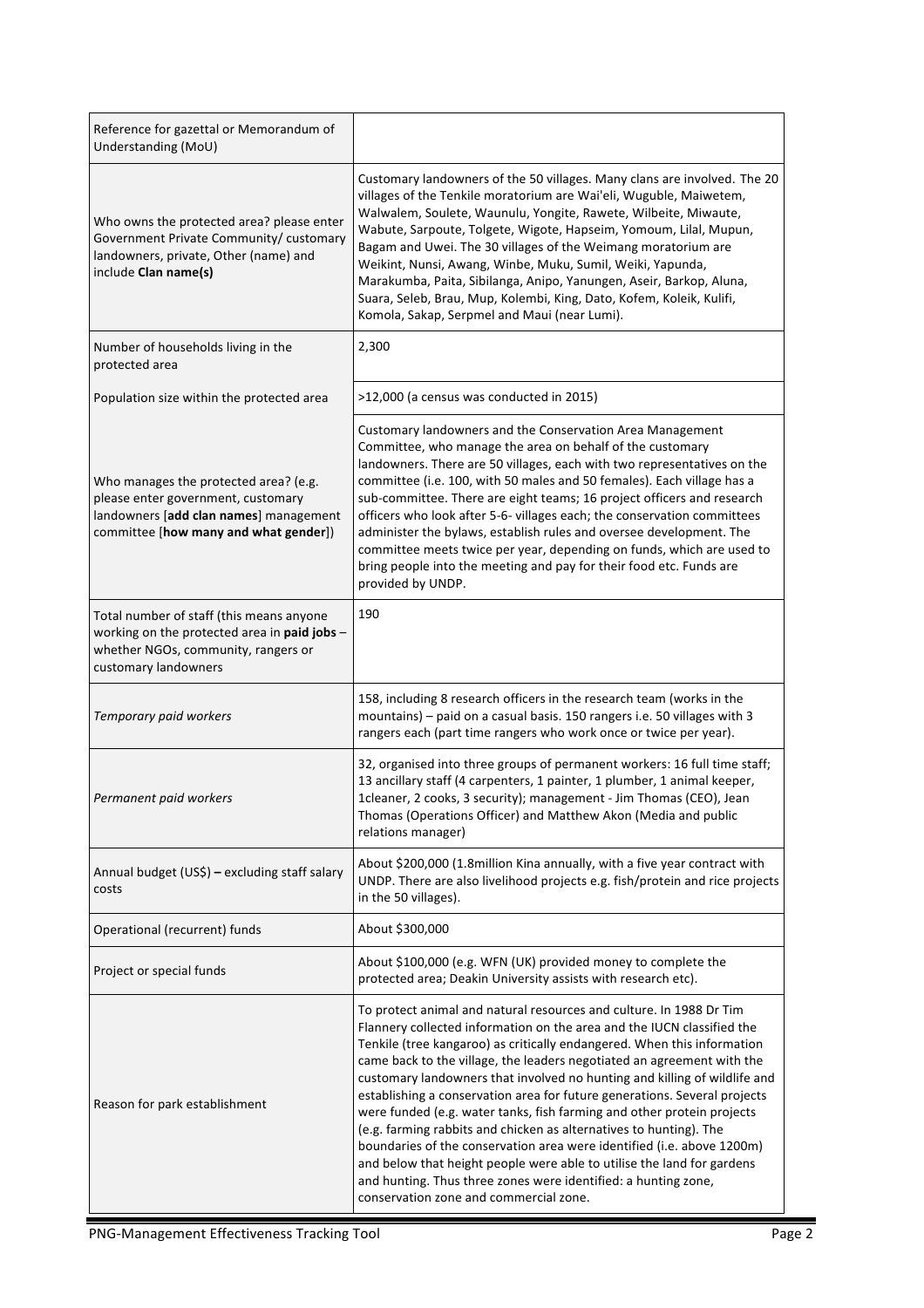| What are the main values for which the area                                                                                      | Tree kangaroos, endemic species, culture, livelihoods, water and rivers,                                                                                                                                                                                                                                                                                                                                                                                             |
|----------------------------------------------------------------------------------------------------------------------------------|----------------------------------------------------------------------------------------------------------------------------------------------------------------------------------------------------------------------------------------------------------------------------------------------------------------------------------------------------------------------------------------------------------------------------------------------------------------------|
| is designated (Fill this out after data sheet 2)                                                                                 | and forest habitat.                                                                                                                                                                                                                                                                                                                                                                                                                                                  |
| List the primary protected area management                                                                                       | Protect biodiversity and culture – establish the Torricelli Mountain Range                                                                                                                                                                                                                                                                                                                                                                                           |
| objectives (add lines if needed after the                                                                                        | as a legislated Protected Area to ensure the protection of all biodiversity                                                                                                                                                                                                                                                                                                                                                                                          |
| most important objectives):                                                                                                      | and culture; maintain and upgrade the conservation area rules and                                                                                                                                                                                                                                                                                                                                                                                                    |
| Management objective 1                                                                                                           | regulations; and maintain the hunting moratorium on tree kangaroos.                                                                                                                                                                                                                                                                                                                                                                                                  |
| Management objective 2                                                                                                           | Ensure sustainability and community development - develop alternate<br>livelihood strategies to alleviate poverty and hunger, improve health and<br>minimise hunting pressure on wildlife, and enable the sustainable use of<br>natural resources; and develop sustainable sources of income to enable<br>Papua New Guineans to successfully lead, manage and administer their<br>own projects and organisations, with current, solid and transparent<br>governance. |
| Management objective 3                                                                                                           | Conduct research and mitigate climate change - implement a monitoring<br>and evaluation program to assess management effectiveness in<br>conserving biodiversity and participate in REDD+ and other programs to<br>combat global warning and climate change, relieve poverty and improve<br>health.                                                                                                                                                                  |
| Number of people involved in answering the<br>assessment questions                                                               | 4                                                                                                                                                                                                                                                                                                                                                                                                                                                                    |
| Name/organisation/contact details of<br>people participating the assessment (Please<br>do not insert return/enter or dot points) | <b>Tenkile Conservation Alliance</b>                                                                                                                                                                                                                                                                                                                                                                                                                                 |
| Customary landowners/other community;                                                                                            | Jim Thomas (Tenkile Conservation Alliance), TCA Base-Lumi, Sepik                                                                                                                                                                                                                                                                                                                                                                                                     |
| CEPA, Other national government agency;                                                                                          | Highway Lumi, PO Box 1304 Wewak, East Sepik Province,                                                                                                                                                                                                                                                                                                                                                                                                                |
| Provincial govt; local level govt; Protected                                                                                     | jim@tenkile.com, 73140170; Mathew Akon, TCA (TCA Base-Lumi, West                                                                                                                                                                                                                                                                                                                                                                                                     |
| area staff (anyone working on the protected                                                                                      | Sepik Province), matthew.akon@hotmail.com, +675 79070706; Samuel                                                                                                                                                                                                                                                                                                                                                                                                     |
| area in paid jobs; NGO; Donors; External                                                                                         | Kabau, TCA (as above), samuelkabu@mail.com, 71785085; Alison Kufa,                                                                                                                                                                                                                                                                                                                                                                                                   |
| experts; Others                                                                                                                  | TCA (as above, West Sepik Province) 73632095.                                                                                                                                                                                                                                                                                                                                                                                                                        |
| Please note if assessment was carried out in                                                                                     | SPREP through the PNG Protected Area Assessment Project, which is a                                                                                                                                                                                                                                                                                                                                                                                                  |
| association with a particular project, on                                                                                        | component of the GEF Community-based Forest and Coastal                                                                                                                                                                                                                                                                                                                                                                                                              |
| behalf of an organisation or donor.                                                                                              | Conservation and Resource Management Project in PNG.                                                                                                                                                                                                                                                                                                                                                                                                                 |

#### Part 2: What makes this protected area special and important?

Tenkile is located in the Torricelli Mountains and covers 185,00ha. We value the protected area because of the tree kangaroos. There are 20 villages that have the tenkile (Scott's tree kangaroo, *Dendrolagus scottae*) on their land in the western half of the Torricelli Mountain Range (Lumi area) and 30 villages have the Weimang or golden-mantled tree kangaroo (*Dendrolagus* pulcherrimus) found in the eastern half of the Torricelli Mountain Range. Our ancestors used the tree kangaroo for food and for customary ceremonies. About five big rivers run from the ranges to the Sepik and to the coastal areas such as Aitape. We value the rivers because we get fish from them and fresh water, and we have small scale gold mining in the rivers. We value the trees as we use the bush timbers in making houses. Most important is that the conservation area helps us to conserve our customary and traditional way of life and provides important areas for gardens, hunting and other crop production. The Tenkile Conservation Alliance (TCA), a non-government organization was established in 2001 to improve the conservation outcomes and livelihoods of the customary landowners.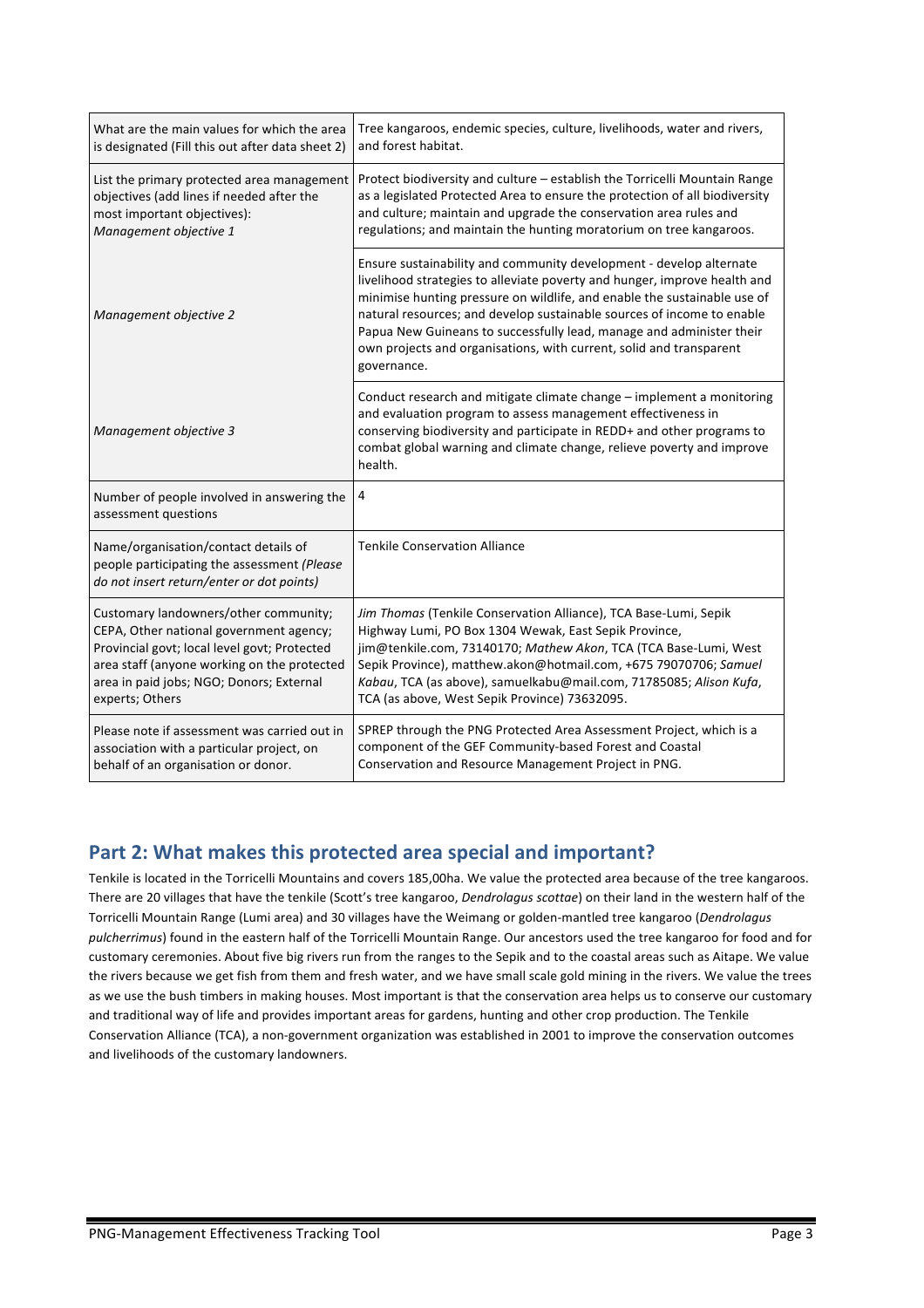## Table 2. Key values of the protected area

| No.            | <b>Key values</b>                          | <b>Brief description</b>                                                                                                                                                                                                                                                                                                                                                                                                                                                                                                                                                                                                                                                                                                                                                                                                                                                                                                                                                                                                                                                                                                                                                                                                                                                                                                                                                                                                                                                                                                                                                                                                                                                                | <b>Note if endangered species</b>                                                                                                                                              |
|----------------|--------------------------------------------|-----------------------------------------------------------------------------------------------------------------------------------------------------------------------------------------------------------------------------------------------------------------------------------------------------------------------------------------------------------------------------------------------------------------------------------------------------------------------------------------------------------------------------------------------------------------------------------------------------------------------------------------------------------------------------------------------------------------------------------------------------------------------------------------------------------------------------------------------------------------------------------------------------------------------------------------------------------------------------------------------------------------------------------------------------------------------------------------------------------------------------------------------------------------------------------------------------------------------------------------------------------------------------------------------------------------------------------------------------------------------------------------------------------------------------------------------------------------------------------------------------------------------------------------------------------------------------------------------------------------------------------------------------------------------------------------|--------------------------------------------------------------------------------------------------------------------------------------------------------------------------------|
|                |                                            |                                                                                                                                                                                                                                                                                                                                                                                                                                                                                                                                                                                                                                                                                                                                                                                                                                                                                                                                                                                                                                                                                                                                                                                                                                                                                                                                                                                                                                                                                                                                                                                                                                                                                         | or ecosystem (IUCN)                                                                                                                                                            |
| $\mathbf{1}$   | Tree<br>kangaroo                           | All species are critically endangered. There has been a hunting<br>moratorium (MOU) in place since 2003 and numbers have<br>increased from 100 to >300. Some are returning to areas where<br>they have not been seen in a long time. All 50 villages have tree<br>kangaroos on their land.                                                                                                                                                                                                                                                                                                                                                                                                                                                                                                                                                                                                                                                                                                                                                                                                                                                                                                                                                                                                                                                                                                                                                                                                                                                                                                                                                                                              | Tenkile Dendrolagus<br>scottae (critically<br>endangered), Weimang D.<br>pulcherrimus (critically<br>endangered) and the<br>grizzled tree kangaroo D.<br>inustus (vulnerable). |
| $\overline{2}$ | Endemism /<br>unique<br>species            | There are high levels of endemism, e.g. black spotted cus cus and<br>northern glider and several undescribed species (e.g. perhaps four<br>new species of mammals).                                                                                                                                                                                                                                                                                                                                                                                                                                                                                                                                                                                                                                                                                                                                                                                                                                                                                                                                                                                                                                                                                                                                                                                                                                                                                                                                                                                                                                                                                                                     | Northern glider, Petaurus<br>abidi (Critically<br>Endangered), black spotted<br>cuscus, Spilocuscus<br>rufoniger (critically<br>endangered).                                   |
| 3              | Traditional<br>culture                     | The establishment of the protected area was also about linking<br>protection of the natural world with protection of our cultural<br>values. We have spiritual places where people are not permitted<br>to hunt or use the resources. These areas are important for<br>wildlife ('ples masalai'). The conservation area helps to protect<br>and maintain our stories and legends. If a logging company comes<br>in we won't have any of this left, so we protect our land, as it is<br>our culture and customs. There is also strong leadership in the<br>community and high levels of awareness of the benefits of<br>conservation.                                                                                                                                                                                                                                                                                                                                                                                                                                                                                                                                                                                                                                                                                                                                                                                                                                                                                                                                                                                                                                                    |                                                                                                                                                                                |
| 4              | <b>Better</b><br>lifestyle/liveli<br>hoods | The conservation area has brought many benefits which have<br>improved the lives of the customary landowners. For example it<br>has reduced our workload on some tasks e.g. it saves time in<br>relation to collecting water. As part of the agreement in setting up<br>the conservation area, water tanks were provided to the villagers.<br>The tanks especially make a difference to the lives of the women<br>and "women feel this difference - before the women had to carry<br>water a long distance, but when the tanks were provided it saved<br>this time". 350 water tanks have been provided in 50 villages as<br>well as roofing material (each household receives a set of 30 tin<br>sheets, gutters, etc and information on how to install and manage<br>the tanks/roofs). Many households have their own toilet. This was<br>mostly funded by the EU, which started delivering tanks from 2004<br>-2012. The Alliance will receive more tanks this year through<br>Wateraid Australia. The Alliance needs 200-250 tank packages so<br>that everyone has access to water. The community pays 10% of<br>the price, which is achievable. The tanks cost 7,500kina per tank<br>set and thus each household/community must raise 750 kina.<br>There needs to be a substantial incentive to obtain the<br>conservation outcomes. The people stopped hunting because the<br>tanks were there. As they use water every day, this is a reminder<br>to the people not to hunt. The Alliance is in the process of setting<br>up an endowment fund, with the aim to have US\$7 million, with<br>the interest used to cover all overheads and basic programs,<br>insurance, and food. |                                                                                                                                                                                |
| 5              | Water and<br>rivers                        | There are five main rivers which supply important water to the<br>community and which are a source of some small gold mining<br>(helps with school fees). The Alliance is improving water and<br>sanitation and starting to undertake water testing and monitoring<br>to retain water quality and improve people's livelihoods and<br>health.                                                                                                                                                                                                                                                                                                                                                                                                                                                                                                                                                                                                                                                                                                                                                                                                                                                                                                                                                                                                                                                                                                                                                                                                                                                                                                                                           |                                                                                                                                                                                |
| 6              | Forest habitat                             | The forest provides timber for making houses, traditional<br>medicines, and habitat for animals. It also supplies coco and<br>vanilla (in the gardens) and the bark of some trees is used to make<br>oil for perfumes.                                                                                                                                                                                                                                                                                                                                                                                                                                                                                                                                                                                                                                                                                                                                                                                                                                                                                                                                                                                                                                                                                                                                                                                                                                                                                                                                                                                                                                                                  |                                                                                                                                                                                |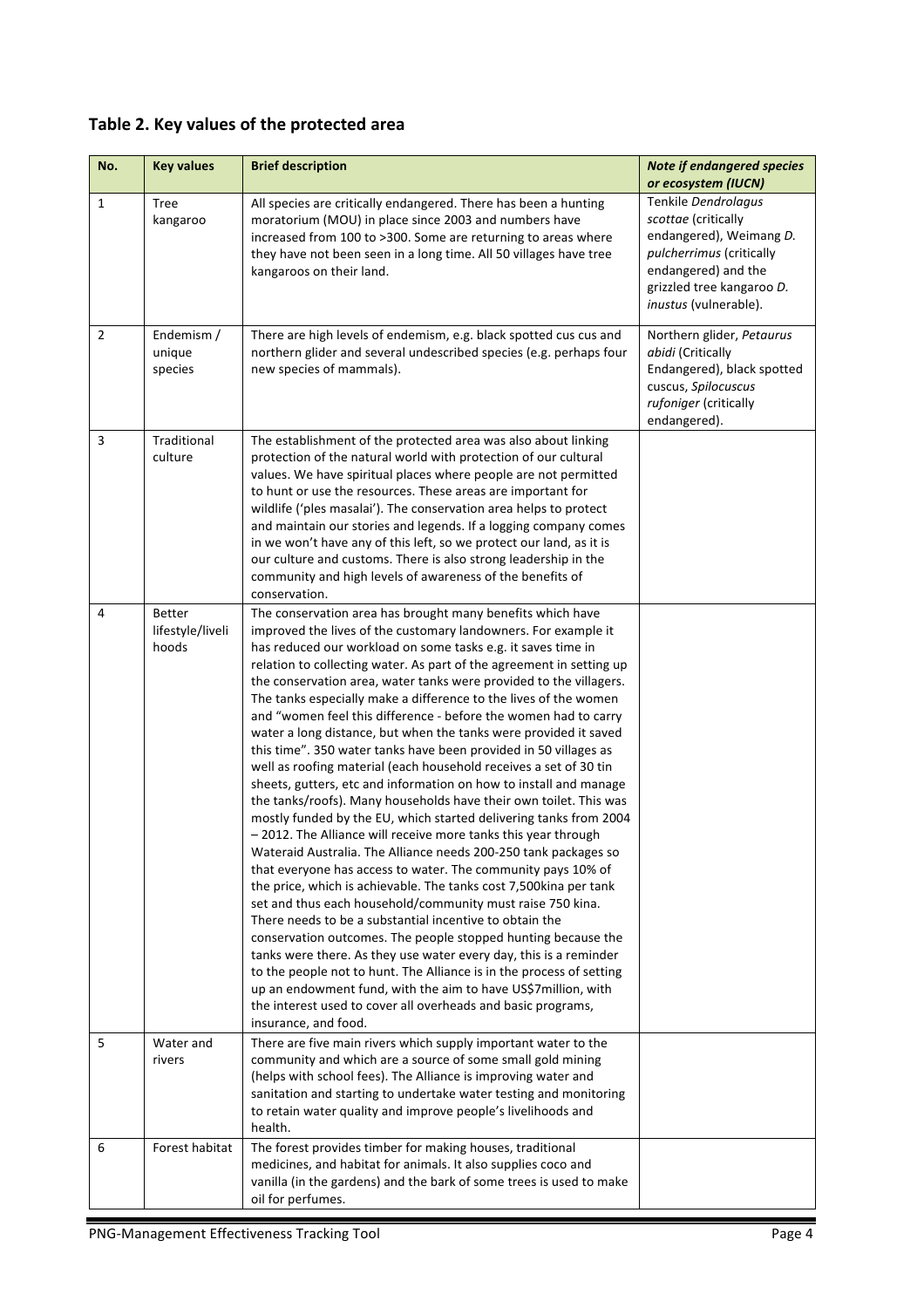#### **Table 3. Checklist of values/benefits**

Not important 0; Important 1; Very important 2; Don't know DK

| How important is the protected area for              | <b>Score</b>   | <b>Comment</b>                                                                                                         |
|------------------------------------------------------|----------------|------------------------------------------------------------------------------------------------------------------------|
| each of the listed values/benefits?                  | (0,1,2,DK)     |                                                                                                                        |
| Biodiversity - the presence of many<br>1.            | 2              | Many species (e.g. cassowary, bird of paradise, tree                                                                   |
| different kinds of plants, animals and<br>ecosystems |                | kangaroo, fish, forest, orchids etc).                                                                                  |
| 2. Presence of rare, threatened, or endangered       | $\overline{2}$ | Many endangered species and these species are found                                                                    |
| species (plants and animals)                         |                | nowhere else in the world. There are three tree                                                                        |
|                                                      |                | kangaroo flagship species: the tenkile Dendrolagus                                                                     |
|                                                      |                | scottae (critically endangered), Weimang D. pulcherrimus                                                               |
|                                                      |                | (critically endangered) and the grizzled tree kangaroo D.                                                              |
|                                                      |                | inustus (Vulnerable); the northern glider (Petaurus abidi)                                                             |
|                                                      |                | (Critically Endangered) and the black spotted cuscus<br>(Spilocuscus rufoniger) (critically endangered). Protection    |
|                                                      |                | is achieved by establishing hunting moratoriums every                                                                  |
|                                                      |                | two years. This is a written, signed agreement which                                                                   |
|                                                      |                | reminds and recommits the customary landowners to                                                                      |
|                                                      |                | their commitment of protecting endangered species in                                                                   |
|                                                      |                | their area.                                                                                                            |
| 3. Ecosystems (e.g. wetlands, grasslands, coral      | $\overline{2}$ | Very special because it is on a mountain and this has very                                                             |
| reefs etc) that are rare because they have           |                | high importance due to its scarcity both in PNG and                                                                    |
| been cleared or destroyed in other areas             |                | globally.                                                                                                              |
| Protecting clean, fresh water<br>4.                  | $\overline{2}$ | Have five main rivers - important for fish and water                                                                   |
| 5. Sustaining important species in big enough        | $\overline{2}$ | supply, especially in the dry season.<br>Currently there are three Local Level Governments                             |
| numbers that they are able to survive here           |                | within the Alliance and other areas are to be added and                                                                |
|                                                      |                | this will help to support the habitat needs of a diverse                                                               |
|                                                      |                | range of species.                                                                                                      |
| 6. Providing a source of employment for local        | $\overline{2}$ | Since establishment it has provided employment                                                                         |
| communities now                                      |                | opportunities to the customary landowners (e.g. about                                                                  |
|                                                      |                | 190 paid staff; several community development                                                                          |
|                                                      |                | projects).                                                                                                             |
| 7. Providing resources for local subsistence         | $\mathbf{1}$   | Trying to secure funding for permanent houses thus                                                                     |
| (food, building materials, medicines etc.)           |                | reducing the need for timber extraction from the forests.<br>No hunting in the conservation area, although there are   |
|                                                      |                | areas allocated for hunting. Most resources are extracted                                                              |
|                                                      |                | from outside the conservation area, which is an                                                                        |
|                                                      |                | 'untouched' area. Tenkile also provides clean water.                                                                   |
| 8. Providing community development                   | $\overline{2}$ | A range of projects are in place: tank packages, health                                                                |
| opportunities through sustainable resource           |                | care, HIV/Aids, hygiene and sanitation, family planning,                                                               |
| use                                                  |                | training and education (to adopt better hygiene).                                                                      |
| 9. Religious or spiritual significance (e.g. tambu   | $\overline{2}$ | The landowners recognize the need to pass on cultural                                                                  |
| places)                                              |                | information to the younger generation. The spiritual<br>places are special - it is part of our culture that young      |
|                                                      |                | people respect these areas.                                                                                            |
| 10. Plant species of high social, cultural, or       | $\overline{2}$ | Masshoi bark wood (used to produce oil for perfumes) is                                                                |
| economic importance                                  |                | sold for 5Kina per kilogram (mainly sold to Asian                                                                      |
|                                                      |                | markets) and has important economic value. There are                                                                   |
|                                                      |                | medicinal plants (Salat) that reduce pain (similar to                                                                  |
|                                                      |                | Panadol).                                                                                                              |
| 11. Animal species of high social, cultural, or      | $\overline{2}$ | Tree kangaroo (ceremonial importance - used in feasts,                                                                 |
| economic importance                                  |                | marriage ceremonies; skins used in sing sings; tails used<br>to make necklaces (like a string); black spotted cuscus - |
|                                                      |                | use skin for sing sings and bride price; cassowary (2                                                                  |
|                                                      |                | species - northern and southern); bird of paradise (4                                                                  |
|                                                      |                | species) - feathers for ceremony and money. There are                                                                  |
|                                                      |                | five lakes with fresh water eels (not found anywhere                                                                   |
|                                                      |                | else) and these are an important food source.                                                                          |
| 12. Attractive scenery                               | $\overline{2}$ | Very attractive scenery - mountains, rivers, lakes,                                                                    |
|                                                      |                | animals, waterfalls, orchids.                                                                                          |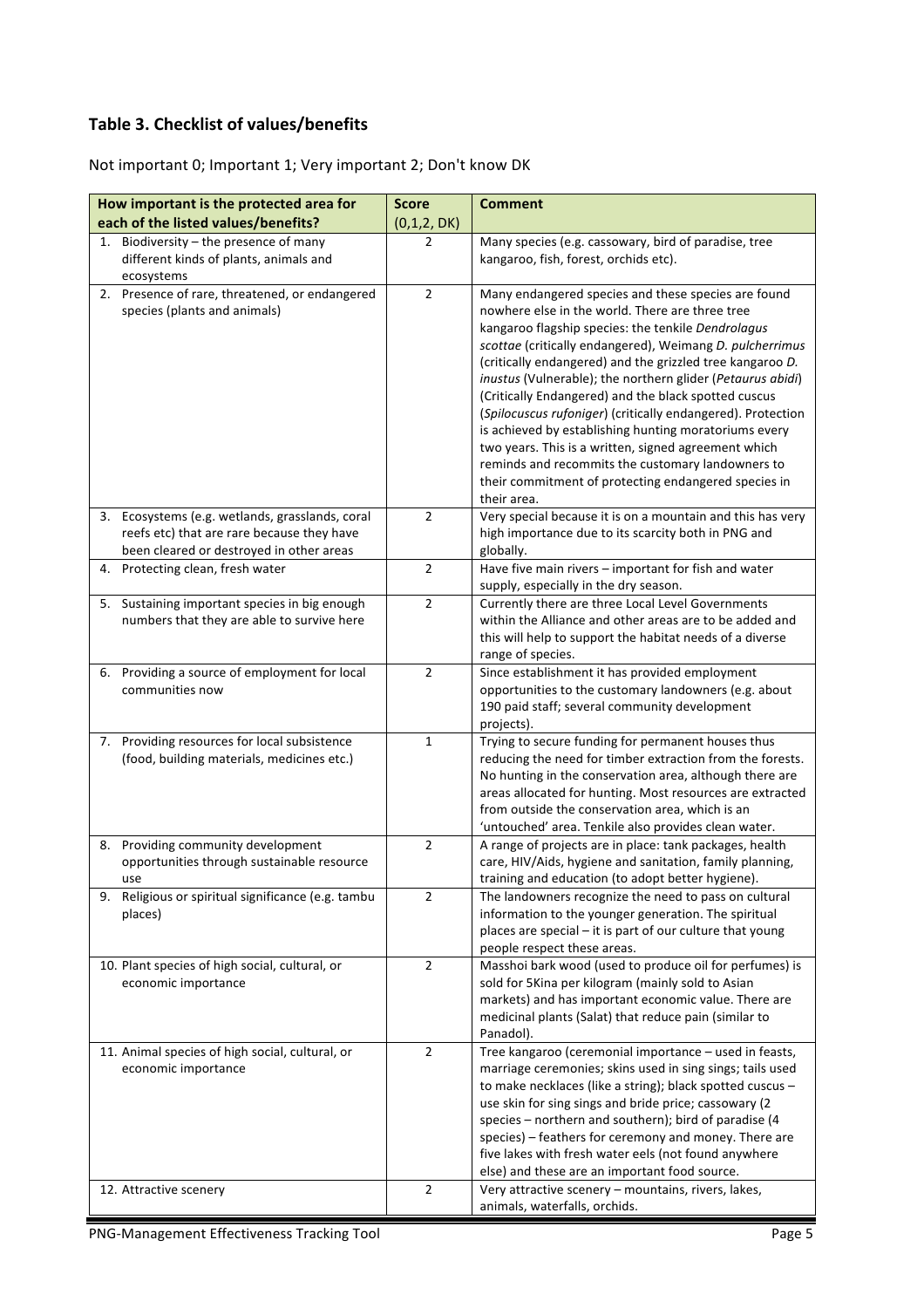| 13. Tourism now                                                                                         |               | Only researchers - orchid, bird and frog research.                                                                                                                                                                                                                                                                                                                                                                                                                                                              |
|---------------------------------------------------------------------------------------------------------|---------------|-----------------------------------------------------------------------------------------------------------------------------------------------------------------------------------------------------------------------------------------------------------------------------------------------------------------------------------------------------------------------------------------------------------------------------------------------------------------------------------------------------------------|
| 14. Potential value for tourism in the future                                                           | 2             | We are working on developing tourism facilities, but this                                                                                                                                                                                                                                                                                                                                                                                                                                                       |
|                                                                                                         |               | is not a high priority.                                                                                                                                                                                                                                                                                                                                                                                                                                                                                         |
| 15. Educational and/or scientific value                                                                 | $\mathcal{P}$ | Endangered species are researched. The Local Level<br>Government needs to be involved and to receive the<br>information from this research as this will help to<br>convince the politicians of the importance of the<br>conservation area. Education programs are conducted in<br>the schools in the villages. On special days e.g. world<br>environment day, our officers go to the schools and<br>provide information. They give some training to the<br>teachers in the schools to pass on the environmental |
|                                                                                                         |               | education.                                                                                                                                                                                                                                                                                                                                                                                                                                                                                                      |
| 16. Maintaining culture and tradition on<br>customary land and passing this on to future<br>generations | $\mathcal{P}$ | The conservation area is helping us to maintain our<br>traditional customs.                                                                                                                                                                                                                                                                                                                                                                                                                                     |

#### Part 3: What are the threats to the protected area?

# **Table 4: Threats to the protected area**<br>**H** High significance threats are seriously degrading va

- High significance threats are seriously degrading values. This means they are badly damaging some value –it might be a kind of animal or plant, or your traditional gardens
- **M** Medium threats are having some negative impact they are damaging values but not so badly
- **L** Low threats are present but not seriously damaging values<br>**0** N/A where the threat is not present in the protected area c
- **N/A** where the threat is not present in the protected area or where something is happening but is not threatening the values at all

| <b>Threat type</b>                        | <b>Score</b> | <b>Notes</b>                                                          |
|-------------------------------------------|--------------|-----------------------------------------------------------------------|
|                                           | (H,M,L,0)    |                                                                       |
| 1.1 Housing and settlement                | 0            | Houses are located outside the conservation area (restricted hunting  |
|                                           |              | area), although they are within the Tenkile Conservation Alliance.    |
| 1.1a Population increase in the           | H            | Population is increasing and pressure is placed on the conservation   |
| protected area community                  |              | area in terms of the extraction of timber to build houses. We need to |
|                                           |              | secure funding to maintain family planning and control the growth     |
|                                           |              | rate of the population.                                               |
| 1.2 Commercial and industrial areas       | $\mathbf{0}$ |                                                                       |
| 1.3 Tourism and recreation                | $\Omega$     |                                                                       |
| infrastructure                            |              |                                                                       |
| 2.1 Customary land owner and              | $\mathbf{0}$ |                                                                       |
| community gardens and small crops         |              |                                                                       |
| 2.1a Drug cultivation                     | $\mathbf 0$  |                                                                       |
| 2.1b Commercial plantations               | $\Omega$     |                                                                       |
| 2.2 Wood and pulp plantations             | $\Omega$     |                                                                       |
| 2.3 Livestock farming and grazing         | $\mathbf 0$  |                                                                       |
| 2.4 Marine and freshwater                 | $\mathbf{0}$ |                                                                       |
| aquaculture                               |              |                                                                       |
| 3.1 Oil and gas drilling                  | $\mathbf{0}$ |                                                                       |
| 3.2 Mining and quarrying                  | $\mathbf{0}$ |                                                                       |
| 3.3 Energy generation                     | $\mathbf{0}$ |                                                                       |
| 4.1 Roads and railroads (include          | $\mathbf{0}$ |                                                                       |
| road-killed animals)                      |              |                                                                       |
| 4.2 Utility and service lines (e.g.       | $\Omega$     |                                                                       |
| electricity cables, telephone lines)      |              |                                                                       |
| 4.3 Shipping lanes                        | $\mathbf 0$  |                                                                       |
| 4.4 Flight paths                          | 0            |                                                                       |
| 5.1 Hunting, killing and collecting       | $\mathbf{0}$ | We are trying to control hunting and educate the population (through  |
| terrestrial animals (including killing of |              | family planning etc) to reduce the impact on animal resources and we  |
| animals as a result of human/wildlife     |              | have areas were hunting is not permitted. Several farming projects    |
| conflict)                                 |              | have been implemented to provide alternative sources of protein (e.g. |
|                                           |              | rabbits, chicken, pig fish) and thus reduce the need to hunt native   |
|                                           |              | animals. This is accompanied by appropriate training and assistance.  |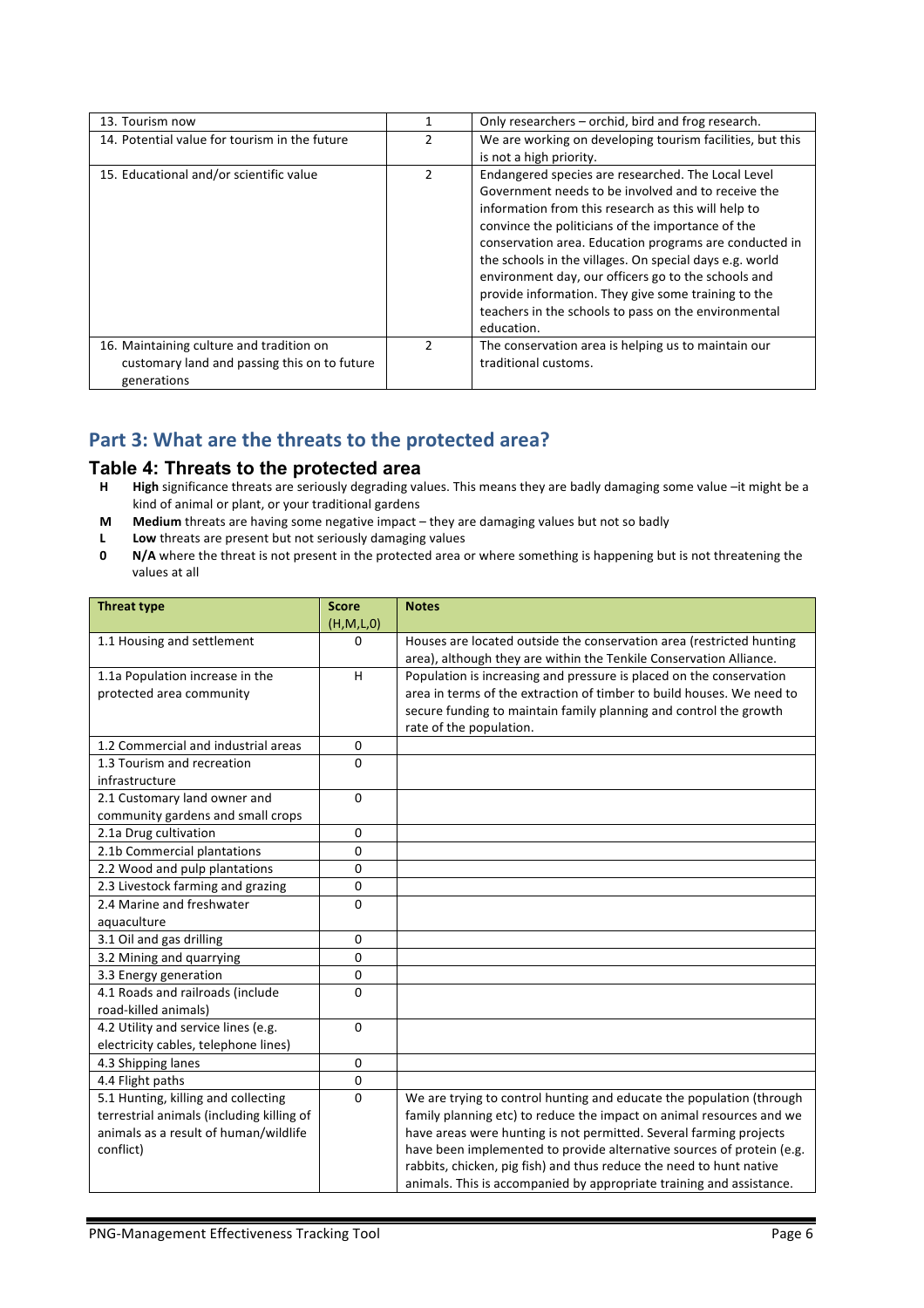| <b>Threat type</b>                                                                 | <b>Score</b><br>(H,M,L,0) | <b>Notes</b>                                                                                               |
|------------------------------------------------------------------------------------|---------------------------|------------------------------------------------------------------------------------------------------------|
| 5.2 Gathering terrestrial plants or                                                | 0                         |                                                                                                            |
| plant products (non-timber)<br>5.3a Logging and wood harvesting for                | H                         | This is a problem especially given the increase in population (i.e.                                        |
| local/customary use                                                                |                           | timber is extracted for houses and firewood).                                                              |
| 5.3b Logging and wood harvesting -                                                 | H                         | There is no current logging, but logging represents an ongoing                                             |
| commercial logging                                                                 |                           | challenge to achieving long-term conservation outcomes, especially                                         |
|                                                                                    |                           | when there is political pressure which favours logging.                                                    |
| 5.4a Fishing, killing and harvesting                                               | 0                         |                                                                                                            |
| aquatic resources for                                                              |                           |                                                                                                            |
| local/customary use                                                                |                           |                                                                                                            |
| 5.4b Fishing, killing and harvesting<br>aquatic resources for commercial use       | $\Omega$                  |                                                                                                            |
| 6.1 Recreational activities and                                                    | 0                         |                                                                                                            |
| tourism                                                                            |                           |                                                                                                            |
| 6.2 War, civil unrest and military                                                 | $\mathbf 0$               |                                                                                                            |
| exercises                                                                          |                           |                                                                                                            |
| 6.3 Research, education and other                                                  | $\Omega$                  |                                                                                                            |
| work-related activities in protected                                               |                           |                                                                                                            |
| areas                                                                              |                           |                                                                                                            |
| 6.4 Activities of protected area                                                   | 0                         |                                                                                                            |
| managers (e.g. construction or                                                     |                           |                                                                                                            |
| vehicle use)<br>6.5 Deliberate vandalism, destructive                              | 0                         |                                                                                                            |
| activities or threats to protected area                                            |                           |                                                                                                            |
| staff and visitors                                                                 |                           |                                                                                                            |
| 7.1 Fire and fire suppression                                                      | $\mathbf 0$               | The area is very cold and bush fires are not common.                                                       |
| (including arson)                                                                  |                           |                                                                                                            |
| 7.2 Dams, hydrological modification                                                | 0                         |                                                                                                            |
| and water management/use                                                           |                           |                                                                                                            |
| 7.3a Increased fragmentation within                                                | $\mathbf 0$               |                                                                                                            |
| protected area                                                                     |                           |                                                                                                            |
| 7.3b Isolation from other natural                                                  | $\Omega$                  |                                                                                                            |
| habitat (e.g. deforestation)<br>7.3c Other 'edge effects' on park                  | 0                         |                                                                                                            |
| values                                                                             |                           |                                                                                                            |
| 7.3d Loss of keystone species (e.g.                                                | 0                         |                                                                                                            |
| top predators, pollinators etc.)                                                   |                           |                                                                                                            |
| 8.1 Pest plants                                                                    | L                         | There is the poison type rope - Bakuk rope, which has been                                                 |
|                                                                                    |                           | introduced into the area by people. Taka Diwai occurs also when there                                      |
|                                                                                    |                           | are landslides and this plant grows in the newly exposed areas - it is                                     |
|                                                                                    |                           | transported by birds. This is just starting as a threat and we are                                         |
|                                                                                    |                           | looking for ways to overcome this. We are talking to DPI experts to<br>look for solutions (e.g. chemical). |
| 8.1a Pest animals                                                                  | 0                         |                                                                                                            |
| 8.1b Diseases such as fungus or                                                    | 0                         |                                                                                                            |
| viruses that make native plants or                                                 |                           |                                                                                                            |
| animals sick                                                                       |                           |                                                                                                            |
| 8.2 Introduced genetic material (e.g.                                              | 0                         |                                                                                                            |
| genetically modified organisms)                                                    |                           |                                                                                                            |
| 9.1 Household sewage and urban                                                     | 0                         |                                                                                                            |
| waste water                                                                        |                           |                                                                                                            |
| 9.1a Sewage and waste water from<br>protected area facilities                      | 0                         |                                                                                                            |
| 9.2 Industrial, mining and military                                                | M                         | Frieda Mine (West Sepik Province) is to be constructed in the area and                                     |
| effluents                                                                          |                           | they will build dams and pipelines and put slurry on barges which will                                     |
|                                                                                    |                           | travel down the Sepik. There is potential impact if it pollutes the Sepik                                  |
|                                                                                    |                           | as much of our fish comes from this area and it will affect CA. There                                      |
|                                                                                    |                           | are also concerns about the location of the pipeline that may affect                                       |
|                                                                                    |                           | our area.                                                                                                  |
| 9.3 Agricultural and forestry effluents<br>(e.g. excess fertilizers or pesticides) | 0                         |                                                                                                            |
|                                                                                    |                           |                                                                                                            |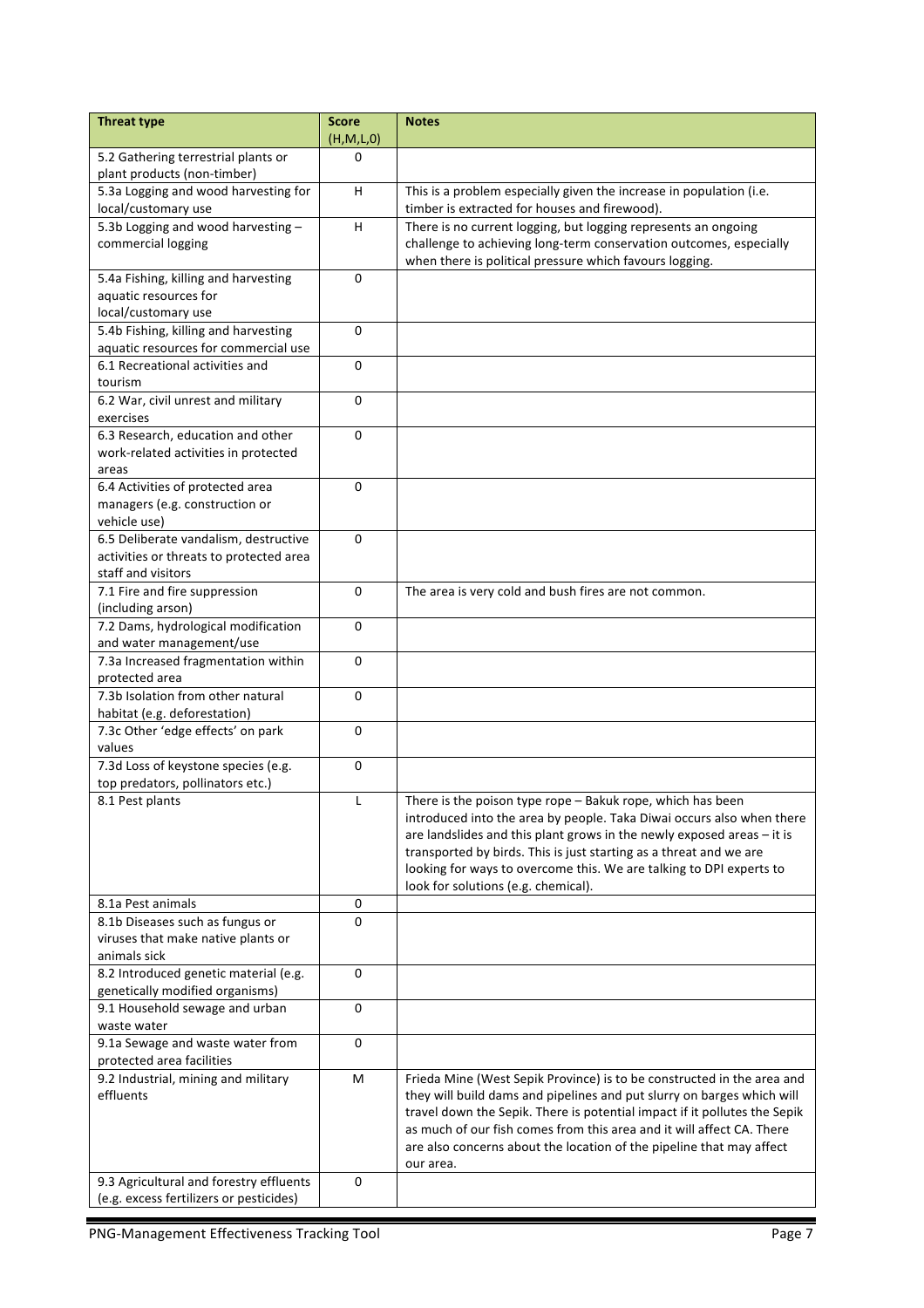| (H,M,L,0)<br>9.4 Garbage and solid waste<br>0<br>9.5 Air-borne pollutants<br>$\mathbf 0$<br>$\Omega$<br>9.6 Excess energy (e.g. heat<br>pollution, lights etc.)<br>10.1 Volcanoes<br>0<br>L<br>10.2 Earthquakes/Tsunamis<br>Cause landslides and people die from these.<br>10.3 Avalanches/Landslides<br>The area can receive high rainfall and storms and there are often<br>M<br>floods and landslides.<br>H.<br>Erosion occurs along the river banks and sediment enters the Sepik -<br>10.4 Erosion and siltation/ deposition<br>(e.g. shoreline or riverbed changes)<br>mainly from natural causes. Human removal of vegetation in<br>communities is causing some erosion. There is some training to try to<br>reduce this impact (e.g. training booklets).<br>We have noticed an increase in temperatures and a change in the<br>11.1 Habitat shifting and alteration<br>M<br>seasons and this has made it more difficult to predict when to plant |
|----------------------------------------------------------------------------------------------------------------------------------------------------------------------------------------------------------------------------------------------------------------------------------------------------------------------------------------------------------------------------------------------------------------------------------------------------------------------------------------------------------------------------------------------------------------------------------------------------------------------------------------------------------------------------------------------------------------------------------------------------------------------------------------------------------------------------------------------------------------------------------------------------------------------------------------------------------|
|                                                                                                                                                                                                                                                                                                                                                                                                                                                                                                                                                                                                                                                                                                                                                                                                                                                                                                                                                          |
|                                                                                                                                                                                                                                                                                                                                                                                                                                                                                                                                                                                                                                                                                                                                                                                                                                                                                                                                                          |
|                                                                                                                                                                                                                                                                                                                                                                                                                                                                                                                                                                                                                                                                                                                                                                                                                                                                                                                                                          |
|                                                                                                                                                                                                                                                                                                                                                                                                                                                                                                                                                                                                                                                                                                                                                                                                                                                                                                                                                          |
|                                                                                                                                                                                                                                                                                                                                                                                                                                                                                                                                                                                                                                                                                                                                                                                                                                                                                                                                                          |
|                                                                                                                                                                                                                                                                                                                                                                                                                                                                                                                                                                                                                                                                                                                                                                                                                                                                                                                                                          |
|                                                                                                                                                                                                                                                                                                                                                                                                                                                                                                                                                                                                                                                                                                                                                                                                                                                                                                                                                          |
|                                                                                                                                                                                                                                                                                                                                                                                                                                                                                                                                                                                                                                                                                                                                                                                                                                                                                                                                                          |
|                                                                                                                                                                                                                                                                                                                                                                                                                                                                                                                                                                                                                                                                                                                                                                                                                                                                                                                                                          |
|                                                                                                                                                                                                                                                                                                                                                                                                                                                                                                                                                                                                                                                                                                                                                                                                                                                                                                                                                          |
|                                                                                                                                                                                                                                                                                                                                                                                                                                                                                                                                                                                                                                                                                                                                                                                                                                                                                                                                                          |
|                                                                                                                                                                                                                                                                                                                                                                                                                                                                                                                                                                                                                                                                                                                                                                                                                                                                                                                                                          |
|                                                                                                                                                                                                                                                                                                                                                                                                                                                                                                                                                                                                                                                                                                                                                                                                                                                                                                                                                          |
|                                                                                                                                                                                                                                                                                                                                                                                                                                                                                                                                                                                                                                                                                                                                                                                                                                                                                                                                                          |
|                                                                                                                                                                                                                                                                                                                                                                                                                                                                                                                                                                                                                                                                                                                                                                                                                                                                                                                                                          |
| crops. This is quite a frustration. It has also affected the distribution of                                                                                                                                                                                                                                                                                                                                                                                                                                                                                                                                                                                                                                                                                                                                                                                                                                                                             |
| malaria bearing mosquitoes, which have increased in the area.                                                                                                                                                                                                                                                                                                                                                                                                                                                                                                                                                                                                                                                                                                                                                                                                                                                                                            |
| Everyone knows that climate change is happening (there are no                                                                                                                                                                                                                                                                                                                                                                                                                                                                                                                                                                                                                                                                                                                                                                                                                                                                                            |
| sceptics in the community). Habitats have altered, although there has                                                                                                                                                                                                                                                                                                                                                                                                                                                                                                                                                                                                                                                                                                                                                                                                                                                                                    |
| been little change in the vegetation. There have been some changes in                                                                                                                                                                                                                                                                                                                                                                                                                                                                                                                                                                                                                                                                                                                                                                                                                                                                                    |
| the timing of the planting of crops. Many villagers have participated in                                                                                                                                                                                                                                                                                                                                                                                                                                                                                                                                                                                                                                                                                                                                                                                                                                                                                 |
| climate change courses.                                                                                                                                                                                                                                                                                                                                                                                                                                                                                                                                                                                                                                                                                                                                                                                                                                                                                                                                  |
| 0<br>11.2 Droughts                                                                                                                                                                                                                                                                                                                                                                                                                                                                                                                                                                                                                                                                                                                                                                                                                                                                                                                                       |
| H<br>11.3 Temperature extremes<br>There are more hot days (>30 degrees) and this affects our food crops                                                                                                                                                                                                                                                                                                                                                                                                                                                                                                                                                                                                                                                                                                                                                                                                                                                  |
| and gardens. In the past people knew the seasons, but now there is                                                                                                                                                                                                                                                                                                                                                                                                                                                                                                                                                                                                                                                                                                                                                                                                                                                                                       |
| confusion about the seasons. Before food grew well, but now some                                                                                                                                                                                                                                                                                                                                                                                                                                                                                                                                                                                                                                                                                                                                                                                                                                                                                         |
| crops fail. Also the dry season has changed and we no longer know                                                                                                                                                                                                                                                                                                                                                                                                                                                                                                                                                                                                                                                                                                                                                                                                                                                                                        |
| when it will begin.                                                                                                                                                                                                                                                                                                                                                                                                                                                                                                                                                                                                                                                                                                                                                                                                                                                                                                                                      |
| 11.4 Storms and flooding<br>H<br>There is increased flooding and erosion and damage from storms (e.g.                                                                                                                                                                                                                                                                                                                                                                                                                                                                                                                                                                                                                                                                                                                                                                                                                                                    |
| loss of trees), which are now higher in intensity and more common.<br>0                                                                                                                                                                                                                                                                                                                                                                                                                                                                                                                                                                                                                                                                                                                                                                                                                                                                                  |
| 11.5 Coral bleaching<br>$\mathbf 0$<br>11.6 Intrusion by saltwater into                                                                                                                                                                                                                                                                                                                                                                                                                                                                                                                                                                                                                                                                                                                                                                                                                                                                                  |
| gardens etc.                                                                                                                                                                                                                                                                                                                                                                                                                                                                                                                                                                                                                                                                                                                                                                                                                                                                                                                                             |
| 11.7 Sea level rise<br>0                                                                                                                                                                                                                                                                                                                                                                                                                                                                                                                                                                                                                                                                                                                                                                                                                                                                                                                                 |
| Other (please explain)                                                                                                                                                                                                                                                                                                                                                                                                                                                                                                                                                                                                                                                                                                                                                                                                                                                                                                                                   |
| 12.1 Loss of cultural links, traditional<br>H<br>Local language are being lost as parents are teaching their children to                                                                                                                                                                                                                                                                                                                                                                                                                                                                                                                                                                                                                                                                                                                                                                                                                                 |
| knowledge and/or management<br>adopt Tok Pisin and English. Traditional communication using the                                                                                                                                                                                                                                                                                                                                                                                                                                                                                                                                                                                                                                                                                                                                                                                                                                                          |
| practices<br>garamut is disappearing and traditional skills (from our ancestors)                                                                                                                                                                                                                                                                                                                                                                                                                                                                                                                                                                                                                                                                                                                                                                                                                                                                         |
| have been lost.                                                                                                                                                                                                                                                                                                                                                                                                                                                                                                                                                                                                                                                                                                                                                                                                                                                                                                                                          |
| 12.2 Natural deterioration of<br>$\mathbf 0$<br>All sites are respected.                                                                                                                                                                                                                                                                                                                                                                                                                                                                                                                                                                                                                                                                                                                                                                                                                                                                                 |
| important cultural site values                                                                                                                                                                                                                                                                                                                                                                                                                                                                                                                                                                                                                                                                                                                                                                                                                                                                                                                           |
| 12.3 Destruction of cultural heritage<br>0                                                                                                                                                                                                                                                                                                                                                                                                                                                                                                                                                                                                                                                                                                                                                                                                                                                                                                               |
| buildings, gardens, sites etc.                                                                                                                                                                                                                                                                                                                                                                                                                                                                                                                                                                                                                                                                                                                                                                                                                                                                                                                           |
| Other (please explain)                                                                                                                                                                                                                                                                                                                                                                                                                                                                                                                                                                                                                                                                                                                                                                                                                                                                                                                                   |

## Table 5. Worst threats and ways forward

| <b>Threat</b><br>No. | <b>Threat</b><br>(Most<br>significant first) | Threat number or<br>name (copy no.<br>from Table 4) | Nature of the threat, impact and how to reduce the impact.                                                                                                                                                                                                                                                                                                     |
|----------------------|----------------------------------------------|-----------------------------------------------------|----------------------------------------------------------------------------------------------------------------------------------------------------------------------------------------------------------------------------------------------------------------------------------------------------------------------------------------------------------------|
|                      | Future logging                               | 5.3 <sub>b</sub>                                    | Forest management areas overlap the conservation area and several<br>problems come with logging, which is then often changed to oil palm<br>production. All politicians identify logging as a good crop.                                                                                                                                                       |
| $\mathcal{P}$        | Population<br>increase                       | 1.1a                                                | The census from 2005-2015 showed an increase in some areas of 17%.<br>Family planning needs to increase and expand. Population increase<br>places pressure on resources.                                                                                                                                                                                       |
| ঽ                    | Climate change                               | 11.1, 11.3, 11.4                                    | Plans are in progress to reduce the burning of firewood (we are doing a<br>survey to identify what species are burned); reduce carbon emissions by<br>providing bedding and nets; provide tin roofing material (bush house<br>materials and tin $-$ last three times as long as thatched roofs and this<br>reduces the demand for timber and improves health). |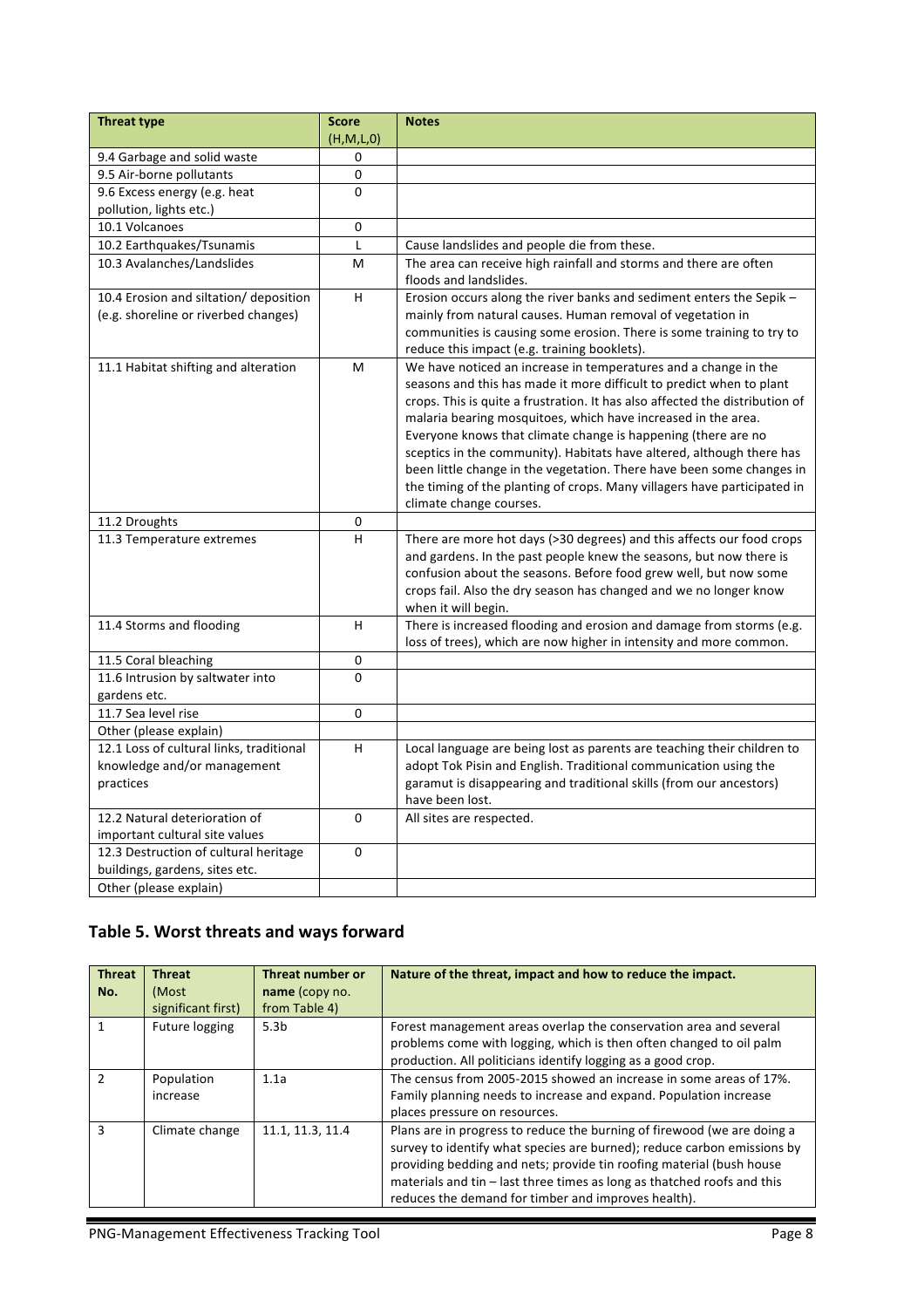# Part 4: What is the management like in the protected area?

| <b>Issue</b>                      | <b>Score</b><br>(0,1,2,3, NA) | <b>Comment</b>                                                                                                                                                                                                                                                                                                                                                                                                                                                                                                                                                                                                                                                                                                                                  | <b>Next steps</b>                                                                                                                                                                                                                                                                                                                                                                                                                                                                                                                                                                                                                                                                                                                            |
|-----------------------------------|-------------------------------|-------------------------------------------------------------------------------------------------------------------------------------------------------------------------------------------------------------------------------------------------------------------------------------------------------------------------------------------------------------------------------------------------------------------------------------------------------------------------------------------------------------------------------------------------------------------------------------------------------------------------------------------------------------------------------------------------------------------------------------------------|----------------------------------------------------------------------------------------------------------------------------------------------------------------------------------------------------------------------------------------------------------------------------------------------------------------------------------------------------------------------------------------------------------------------------------------------------------------------------------------------------------------------------------------------------------------------------------------------------------------------------------------------------------------------------------------------------------------------------------------------|
| 1a. Legal status                  | 2                             | In the process of being gazetted<br>under the new Protected Area<br>legislation. A submission has been<br>made (2015) under the new<br>format.                                                                                                                                                                                                                                                                                                                                                                                                                                                                                                                                                                                                  |                                                                                                                                                                                                                                                                                                                                                                                                                                                                                                                                                                                                                                                                                                                                              |
| 1b. Legal status                  |                               |                                                                                                                                                                                                                                                                                                                                                                                                                                                                                                                                                                                                                                                                                                                                                 |                                                                                                                                                                                                                                                                                                                                                                                                                                                                                                                                                                                                                                                                                                                                              |
| 2a. Protected area<br>regulations | $\overline{2}$                | Some gaps.                                                                                                                                                                                                                                                                                                                                                                                                                                                                                                                                                                                                                                                                                                                                      | Rewriting conservation manual and<br>improving policy to improve<br>management of the protected area.                                                                                                                                                                                                                                                                                                                                                                                                                                                                                                                                                                                                                                        |
| 2b. Protected area<br>regulations |                               |                                                                                                                                                                                                                                                                                                                                                                                                                                                                                                                                                                                                                                                                                                                                                 |                                                                                                                                                                                                                                                                                                                                                                                                                                                                                                                                                                                                                                                                                                                                              |
| 3. Law enforcement                | 3                             | 8 research officers and 100 rangers<br>(all casually employed, with<br>certainty for the next four years<br>and when the endowment fund is<br>established, this employment will<br>be for much longer); 18 full time<br>local staff; significant training with<br>each village and each has a<br>conservation area committee (8-14<br>representatives), with a minimum<br>of 25% women. All villages have<br>rules and regulations on their<br>special management area.<br>Enforcement depends on the<br>village (how long they have been in<br>the program and their level of<br>understanding). Some villages have<br>taken people to the village court as<br>a result of breaches of the rules<br>and agreed penalties have been<br>applied. | Over the next four years there is GEF<br>funding, which will help to address<br>law enforcement issues. We need<br>regular meetings with the<br>committees, rangers and research<br>officers and permanent project<br>officers and training in relation to<br>policy, legislation, and enforcement.<br>We need to do more mapping to<br>define areas (e.g. we have mapped<br>most of the special management<br>areas, but need to complete this in<br>each village). It is important to<br>identify the boundaries with the<br>people first and then use the GPS to<br>map it and identify markers on the<br>ground. This reduces conflict and<br>land disputes. We will also use GPS to<br>identify other land use areas (e.g.<br>gardens). |
| 4. Protected area objectives      | 3                             | There are five management<br>objectives. Training is undertaken<br>to make people aware of the<br>objectives.                                                                                                                                                                                                                                                                                                                                                                                                                                                                                                                                                                                                                                   |                                                                                                                                                                                                                                                                                                                                                                                                                                                                                                                                                                                                                                                                                                                                              |
| 5. Protected area design          | $\overline{2}$                | The boundaries are in the process<br>of being extended to include one<br>more Local Level Government.                                                                                                                                                                                                                                                                                                                                                                                                                                                                                                                                                                                                                                           |                                                                                                                                                                                                                                                                                                                                                                                                                                                                                                                                                                                                                                                                                                                                              |
| 6. Protected area boundaries      | 3                             | These are mapped and known by<br>the people.                                                                                                                                                                                                                                                                                                                                                                                                                                                                                                                                                                                                                                                                                                    |                                                                                                                                                                                                                                                                                                                                                                                                                                                                                                                                                                                                                                                                                                                                              |
| 7. Management plan                | 3                             | A plan is in place.                                                                                                                                                                                                                                                                                                                                                                                                                                                                                                                                                                                                                                                                                                                             | Further training of committees and<br>rangers to strengthen their capacity<br>to manage.                                                                                                                                                                                                                                                                                                                                                                                                                                                                                                                                                                                                                                                     |
| 7a. Planning process              | $\mathbf{1}$                  | The community discusses issues<br>with the sub-committee and they<br>report to the full committee.                                                                                                                                                                                                                                                                                                                                                                                                                                                                                                                                                                                                                                              |                                                                                                                                                                                                                                                                                                                                                                                                                                                                                                                                                                                                                                                                                                                                              |
| 7b. Planning process              | $\mathbf{1}$                  | The plan is reviewed every year.<br>The last review was in 2014.                                                                                                                                                                                                                                                                                                                                                                                                                                                                                                                                                                                                                                                                                | Need to seek funds to review the<br>plan.                                                                                                                                                                                                                                                                                                                                                                                                                                                                                                                                                                                                                                                                                                    |
| 7c. Planning process              | $\mathbf{1}$                  | Sub-committees and the<br>committee conduct monitoring and<br>evaluation at the village level and<br>provide information for improved<br>planning.                                                                                                                                                                                                                                                                                                                                                                                                                                                                                                                                                                                              |                                                                                                                                                                                                                                                                                                                                                                                                                                                                                                                                                                                                                                                                                                                                              |

## **Table 6. Management effectiveness scores, comments, next steps**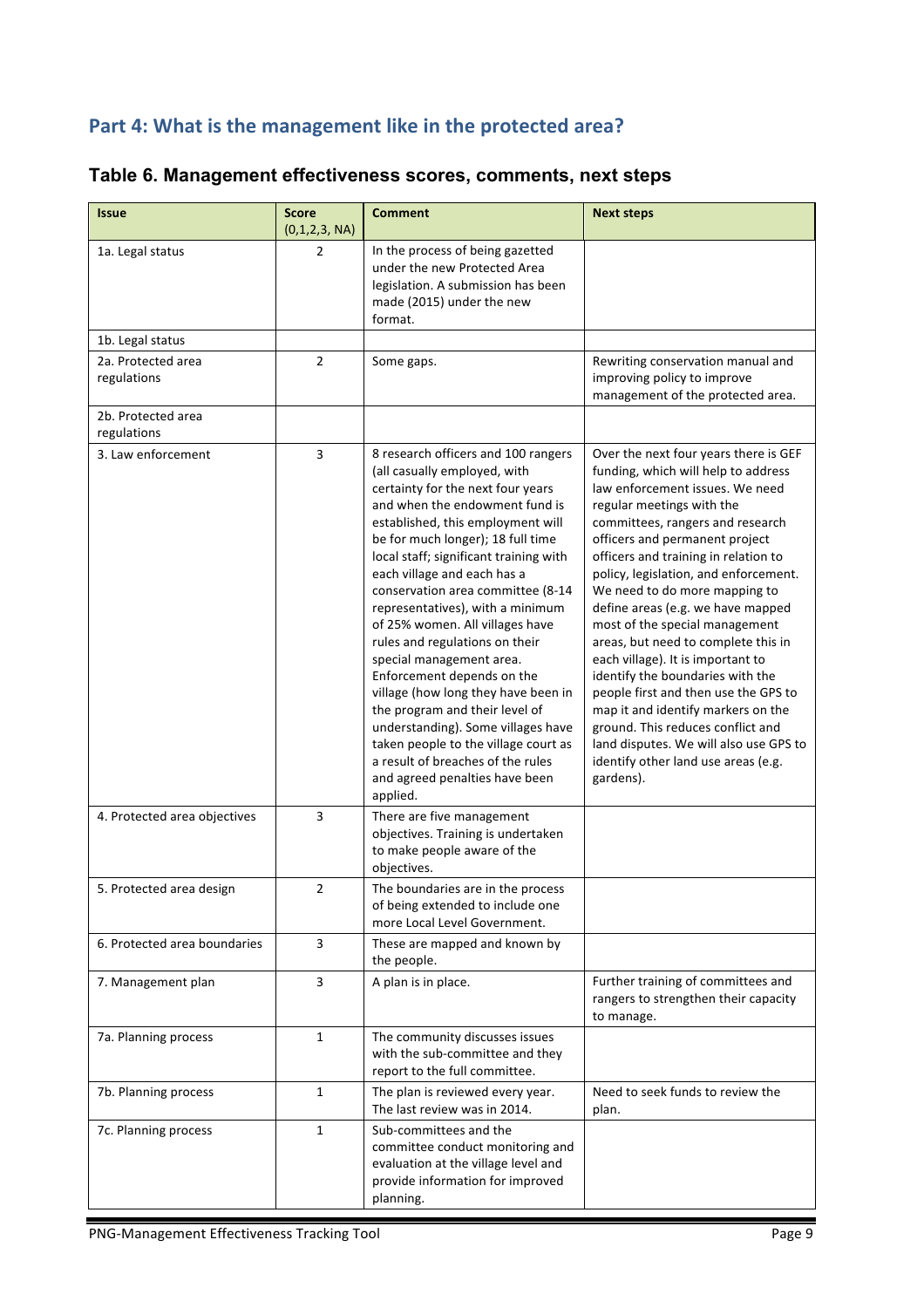| <b>Issue</b>                                       | <b>Score</b><br>(0,1,2,3, NA) | <b>Comment</b>                                                                                                                                                                                                                                                                                                                                                                                                                                                                                                                                                              | <b>Next steps</b>                                                                                                                                                                                                                                                                          |
|----------------------------------------------------|-------------------------------|-----------------------------------------------------------------------------------------------------------------------------------------------------------------------------------------------------------------------------------------------------------------------------------------------------------------------------------------------------------------------------------------------------------------------------------------------------------------------------------------------------------------------------------------------------------------------------|--------------------------------------------------------------------------------------------------------------------------------------------------------------------------------------------------------------------------------------------------------------------------------------------|
| 8. Regular work plan                               | 2                             | The main problem with<br>implementation of the work plan is<br>a lack of funding.                                                                                                                                                                                                                                                                                                                                                                                                                                                                                           |                                                                                                                                                                                                                                                                                            |
| 9. Resource inventory                              | $\overline{2}$                | We have completed a population<br>census (2005 and 2015); conducted<br>research on tree kangaroos<br>(population numbers through<br>camera traps) and identified other<br>rare species.                                                                                                                                                                                                                                                                                                                                                                                     | Need training to enable local rangers<br>to undertake the research and<br>information gathering. Currently the<br>officers are working in isolation. We<br>need the capacity to travel elsewhere<br>to learn new approaches and to<br>implement what is relevant to our<br>protected area. |
| 10. Protection systems                             | $\overline{2}$                | Need to issue a permit to foreign<br>researchers that clearly identifies<br>what they are able to do in the PA.<br>There are no identified problems<br>with illegal access.                                                                                                                                                                                                                                                                                                                                                                                                 | The Local Level Government should<br>develop a legal policy that explains<br>clearly to outsiders what is expected<br>and they should meet these<br>requirements and fee arrangements.                                                                                                     |
| 11. Research and monitoring                        | $\mathbf{1}$                  | Landowners are aware of the<br>species in their areas. Distance<br>sampling is used to estimate the<br>density of tree kangaroo<br>populations at 14 research sites.<br>This has been undertaken since<br>2003. This is undertaken by the<br>local research officers and distance<br>sampling officers or rangers who<br>work with the local villages.<br>Partnerships have been formed<br>with several Australian universities.<br>Camera traps have been used since<br>2011 (as a result of crowd source<br>funding) to identify the diversity of<br>species in the area. | Need to raise awareness with people<br>outside the protected area so that<br>they are aware of the conservation<br>area and the management needs of<br>particular species.                                                                                                                 |
| 12. Resource management                            | $\overline{2}$                |                                                                                                                                                                                                                                                                                                                                                                                                                                                                                                                                                                             |                                                                                                                                                                                                                                                                                            |
| 13a. Staff numbers                                 | $\overline{2}$                | There are sufficient staff for<br>administration purposes.                                                                                                                                                                                                                                                                                                                                                                                                                                                                                                                  | For management we need more at<br>the committee level e.g. more<br>rangers who are full-time employees.                                                                                                                                                                                    |
| 13b. Other people working<br>on the protected area | 3                             | People help because incentives are<br>being distributed $-$ they are active<br>helpers to manage the<br>conservation area.                                                                                                                                                                                                                                                                                                                                                                                                                                                  | We are trying to develop more<br>incentive programs e.g. funds to<br>purchase timber for each household,<br>rice growing project to help with diet<br>$-$ we are buying a rice milling<br>machine, this will enable the sale of<br>some rice to earn further income.                       |
| 14. Training and skills                            | $\overline{2}$                |                                                                                                                                                                                                                                                                                                                                                                                                                                                                                                                                                                             | Training of committee members (e.g.<br>financial administration, writing<br>applications, land survey, IT,<br>leadership, conflict resolution),<br>rangers (formal ranger course,<br>exchange/learning from others).                                                                       |
| 15. Current budget                                 | $\overline{2}$                | The budget is over five years and is<br>sufficient to meet our current<br>needs. Contract with UNDP.                                                                                                                                                                                                                                                                                                                                                                                                                                                                        | We are seeking small grants to<br>strengthen the conservation plan<br>(e.g. UK) and thinking of establishing<br>a trust fund with input from external<br>donors.                                                                                                                           |
| 16. Security of budget                             | $\mathbf{1}$                  | The budget is only for 5 years.                                                                                                                                                                                                                                                                                                                                                                                                                                                                                                                                             | We need long term secure funding,<br>which may be provided if we manage<br>to establish an endowment/trust<br>fund for conservation and<br>community development purposes.                                                                                                                 |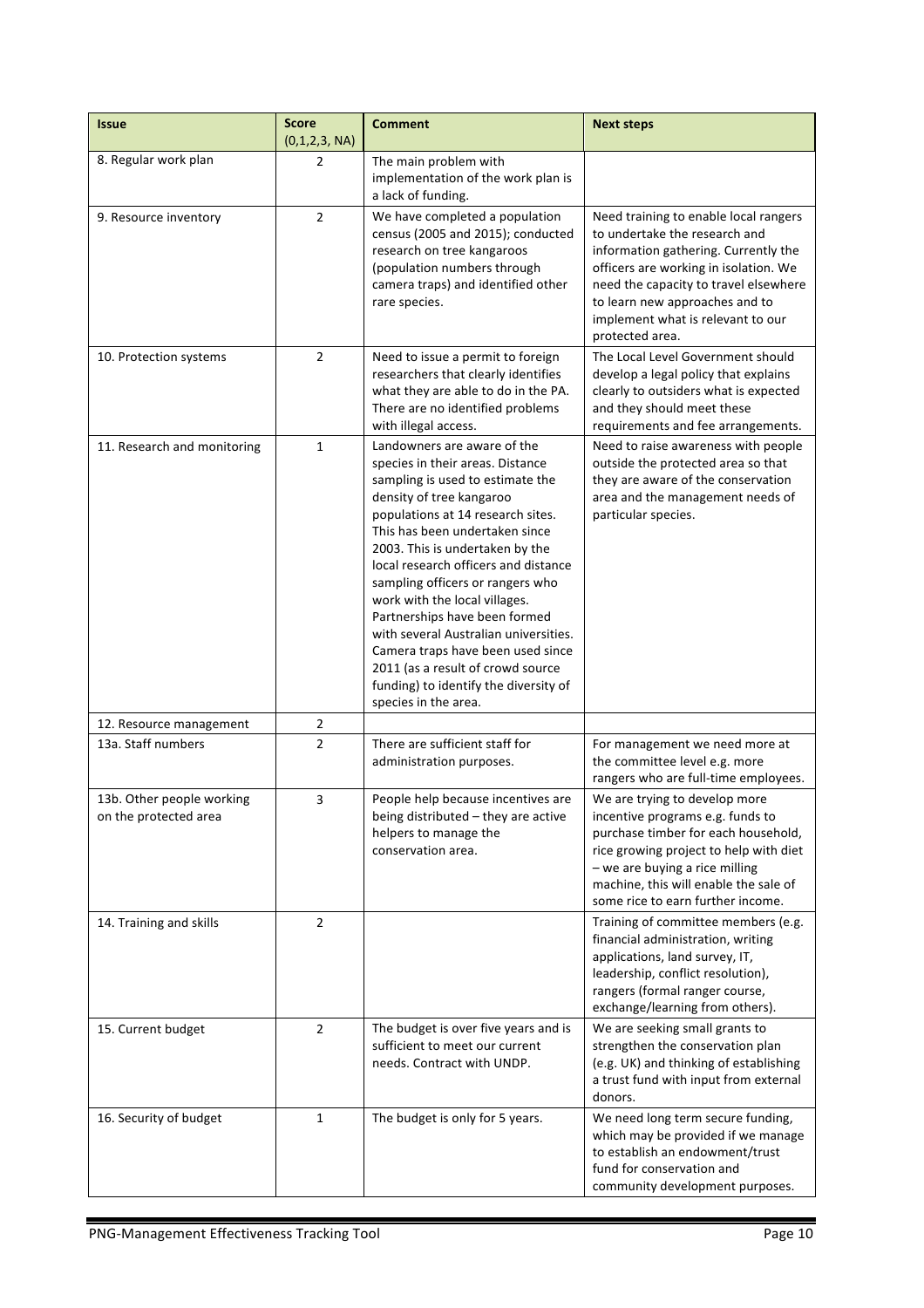| <b>Issue</b>                                          | <b>Score</b><br>(0,1,2,3, NA) | <b>Comment</b>                                                                                                                                                                                                                                                                                                           | <b>Next steps</b>                                                                                                                                                                                                                   |
|-------------------------------------------------------|-------------------------------|--------------------------------------------------------------------------------------------------------------------------------------------------------------------------------------------------------------------------------------------------------------------------------------------------------------------------|-------------------------------------------------------------------------------------------------------------------------------------------------------------------------------------------------------------------------------------|
| 17. Management of budget                              | 3                             | All the budget is distributed<br>according to the work plan/activity<br>plan. Money for livelihood products<br>goes to the supplier and then the<br>product is distributed to the<br>people. External auditors conduct<br>an audit twice a year.                                                                         |                                                                                                                                                                                                                                     |
| 18. Equipment                                         | $\overline{2}$                | Good office equipment - laptops<br>for each committee; GPS. The TCA<br>base in Lumi contains a range of<br>facilities e.g. training centre with<br>office, generator, solar power,<br>wireless internet, data projector,<br>freezer, septic toilets, shower<br>block, water tanks, accommodation<br>blocks, guest house. | Transport e.g. car, torches,<br>boots/clothing, and more GPS.                                                                                                                                                                       |
| 19. Maintenance of<br>equipment                       | $\overline{2}$                | GPS some are not working.<br>Equipment is well maintained over<br>long periods; internet system is<br>working well and is maintained.                                                                                                                                                                                    |                                                                                                                                                                                                                                     |
| 20. Education and awareness                           | $\overline{2}$                |                                                                                                                                                                                                                                                                                                                          | Need to work with the government<br>and work with the community to<br>help promote our outcomes (rather<br>than logging outcomes).                                                                                                  |
| 21. Planning for land use or<br>marine activities     | $\overline{2}$                | Villagers outside want to be a part<br>of our program, but we don't have<br>the funds to include them.                                                                                                                                                                                                                   |                                                                                                                                                                                                                                     |
| 22. State and commercial<br>neighbours                | $\overline{2}$                | There are very few commercial<br>operators, except for Frieda Mine -<br>there has been some consultation.                                                                                                                                                                                                                | The mining company needs to<br>understand our program and<br>minimise their impacts on our area.<br>This requires regular communication<br>and meetings, particularly in relation<br>to the placement of the pipe line.             |
| 23. Indigenous people/<br><b>Customary landowners</b> | 3                             | Directly participate through their<br>elected representatives and sub-<br>committees.                                                                                                                                                                                                                                    |                                                                                                                                                                                                                                     |
| 24a. Impact on communities                            | 1                             |                                                                                                                                                                                                                                                                                                                          | Need improved engagement with<br>CEPA i.e. communication,<br>networking, and visitation.                                                                                                                                            |
| 24b. Impact on communities                            | 1                             |                                                                                                                                                                                                                                                                                                                          | Capacity building training is needed.                                                                                                                                                                                               |
| 24c. Impact on communities                            | $\mathbf{1}$                  |                                                                                                                                                                                                                                                                                                                          |                                                                                                                                                                                                                                     |
| 25. Economic benefit                                  | $\overline{2}$                |                                                                                                                                                                                                                                                                                                                          | Community development projects<br>that address poverty and ensure<br>sustainable livelihoods; build capacity<br>with vanilla and spices, sugar palm,<br>cocoa (may start a project with the<br>World Bank to further develop this). |
| 26. Monitoring and<br>evaluation                      | 3                             |                                                                                                                                                                                                                                                                                                                          |                                                                                                                                                                                                                                     |
| 27. Visitor facilities                                | $\overline{2}$                | Some facilities at the community<br>level.                                                                                                                                                                                                                                                                               | There is no desire to expand on the<br>visitation levels that are currently<br>experienced.                                                                                                                                         |
| 28. Commercial tourism<br>operators                   | 0                             | Some researchers (\$200 per day)<br>and volunteers (\$100 per day) and<br>a few visitors.                                                                                                                                                                                                                                | If this did eventuate there would<br>need to be a process to ensure that<br>the benefits are spread equitably.                                                                                                                      |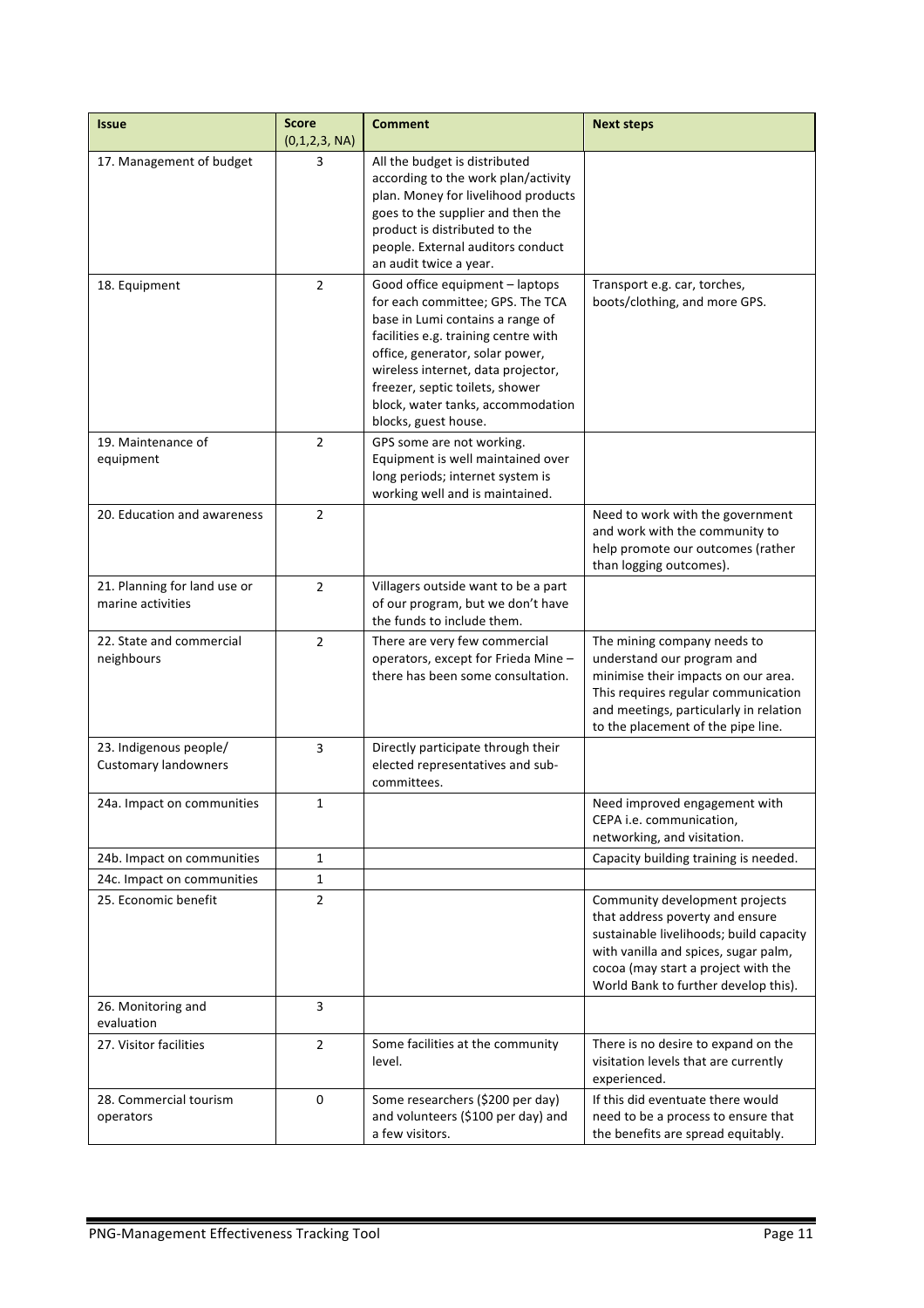| <b>Issue</b>             | <b>Score</b><br>(0,1,2,3, NA) | <b>Comment</b>                                                                                    | <b>Next steps</b>                                                                                                                                                                  |
|--------------------------|-------------------------------|---------------------------------------------------------------------------------------------------|------------------------------------------------------------------------------------------------------------------------------------------------------------------------------------|
| 29. Fees                 | 2                             | Several researchers come through<br>(e.g. orchids, climate change,<br>cultural resource use etc). | Landowners need to be consulted<br>and to approve researchers entering<br>their land; and to have an equitable<br>share of the research fees and an<br>upfront payment (e.g. 500k) |
| 30. Condition of values  |                               |                                                                                                   |                                                                                                                                                                                    |
| 30a.Condition of values  |                               |                                                                                                   |                                                                                                                                                                                    |
| 30b. Condition of values |                               | Specific targeting of threats e.g.<br>potential of future logging.                                |                                                                                                                                                                                    |
| 30c. Condition of values |                               |                                                                                                   |                                                                                                                                                                                    |

# **Part 5: Condition and trends of protected area values**

#### **Table 7. Values, condition and trend**

| <b>Key value</b>             | <b>Condition Score</b> | <b>Trend Score</b> | Information source and justification for Assessment and                                                                                                                                                                                                                                                                                                                                                                                    |
|------------------------------|------------------------|--------------------|--------------------------------------------------------------------------------------------------------------------------------------------------------------------------------------------------------------------------------------------------------------------------------------------------------------------------------------------------------------------------------------------------------------------------------------------|
| (from Table 2)               | (VG, G, F, P, DK)      | (I, S, D, DK)      | <b>HOW the condition can be IMPROVED</b>                                                                                                                                                                                                                                                                                                                                                                                                   |
| Tree kangaroo                | G                      |                    | Exclusion zones for hunting and the establishment of the<br>conservation area have resulted in an increase in the numbers<br>of tree kangaroo.                                                                                                                                                                                                                                                                                             |
| Endemism / unique<br>species | G                      |                    | The mountains provide habitat for a range of endemic species<br>and due to restrictions on hunting and collecting their<br>numbers are increasing.                                                                                                                                                                                                                                                                                         |
| <b>Traditional culture</b>   | VG                     | S                  | People are still maintaining their culture and sites and still<br>respect these sites. The conservation area helps with the<br>retention of culture and also through the implementation of<br>many development project. Churches have tried to change the<br>traditions, but the CA has strengthened our customs and<br>traditions. The main issue is that the education system is not<br>currently integrating our traditional practices. |
| Lifestyle/livelihoods        | G                      |                    | Now there is a conservation income and projects and<br>traditional values are being valued in the community.                                                                                                                                                                                                                                                                                                                               |
| Water and rivers             | VG                     | S                  | Protecting river banks will help to reduce erosion and<br>sedimentation.                                                                                                                                                                                                                                                                                                                                                                   |
| Forest habitat               | VG                     | S                  | No destruction of forest; it is stable.                                                                                                                                                                                                                                                                                                                                                                                                    |

## Table 8. Recommendations and ways forward

|                                                                                                                                                                              | 2.                                                                                                                                                                                                                   | 3.                                                                                                                                                                                                                                                                                                                                                                                   | 4.                                                                                                                                                 |
|------------------------------------------------------------------------------------------------------------------------------------------------------------------------------|----------------------------------------------------------------------------------------------------------------------------------------------------------------------------------------------------------------------|--------------------------------------------------------------------------------------------------------------------------------------------------------------------------------------------------------------------------------------------------------------------------------------------------------------------------------------------------------------------------------------|----------------------------------------------------------------------------------------------------------------------------------------------------|
| Capturing the interest of<br>the customary landowners<br>in conservation - need<br>continued funding to<br>provide permanent housing<br>(to avoid use of bush<br>materials). | Staff and villagers need<br>more capacity building<br>and training to maintain<br>and sustain the<br>conservation area. We<br>need champions in the<br>community who can<br>continue the process of<br>conservation. | Gender opportunities in relation to<br>education and training. There should<br>be equal representation of women<br>on the management committee. In<br>traditional society women are often<br>not heard. The women need training<br>in skills development to improve<br>their leadership skills and this needs<br>to include men to ensure that the<br>needs of women are considered. | There needs to be a<br>trust/endowment fund<br>established to provide<br>sustainable funding for<br>conservation and<br>livelihood<br>improvement. |